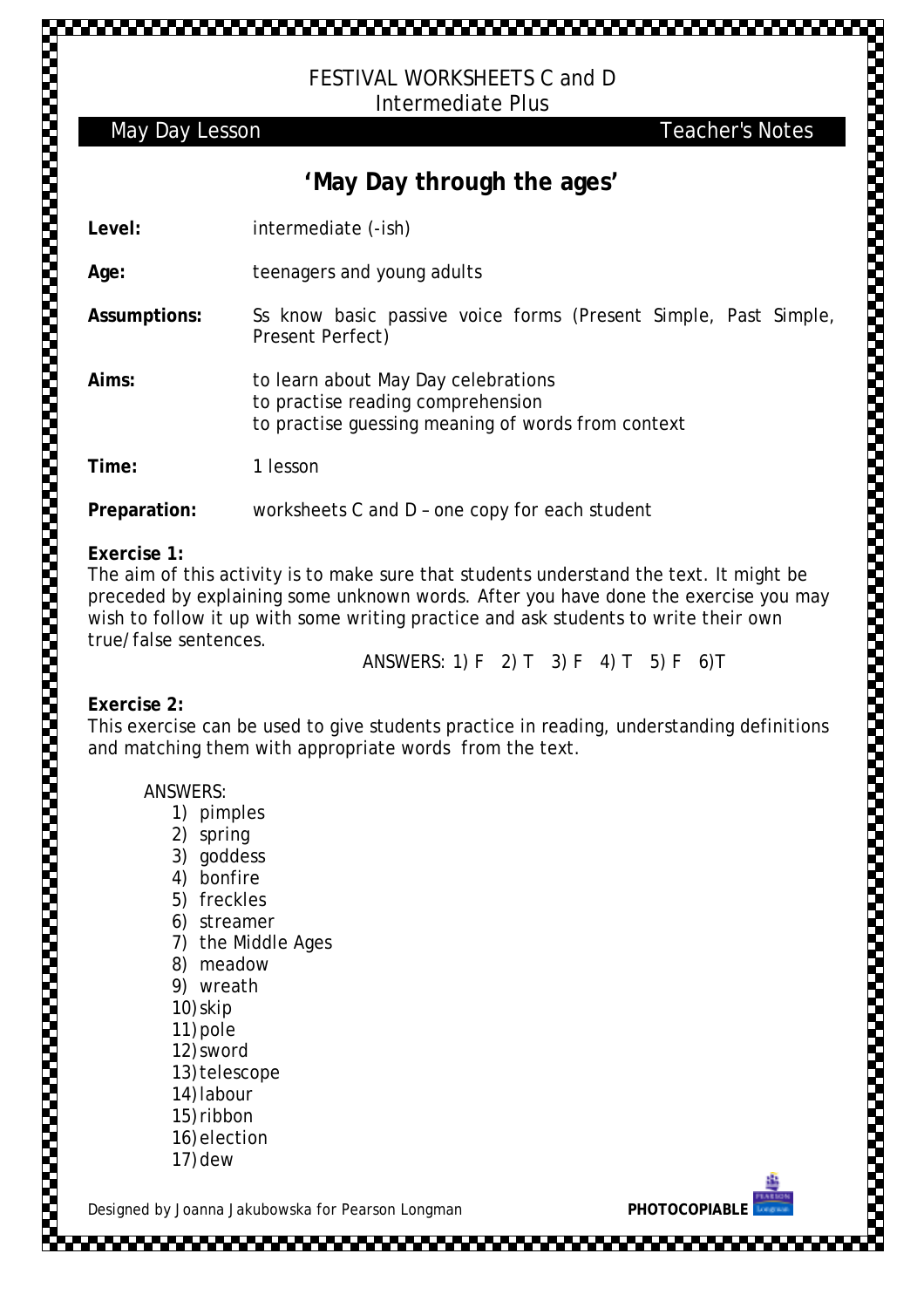FESTIVAL WORKSHEET C

May Day Lesson **Intermediate Plus** 

# **'May Day through the ages'**

## **Did you know……???**

- ♦ May Day customs and celebrations are as old as the Roman festival of Flora, the goddess of spring.
- ♦ Celtic Druids held a feast in honour of Bel, the god of fire. At this time of year there were bonfires and men jumped through the flames to gain protection for the coming year.
- ♦ In the Middle Ages May Day was an important day. People got up very early in the morning- particularly young girls, who went to the fields and meadows to wash their faces with dew. Dew was supposed to make them beautiful for the following year. This traditional custom is still practiced in some districts. In some places girls rub dew on their faces to rid themselves of pimples or in other dew is believed to be a cure for freckles.
- In the 16<sup>th</sup> century maypoles and the election of the May king and queen were introduced. A typical maypole was a 60-100 feet high pole decorated with long coloured ribbons, streamers and wreaths. Dancers skipped round the maypole holding a ribbon each, singing old songs and wove their ribbons into a beautiful pattern all down the pole. Today many English towns and villagers still have a maypole and the villagers dance and sing round it.

 Round and round the maypole Merrily we go Tripping, tripping lightly Singing as we go….

- Morris dancing was also a very popular May Day custom. Men danced wearing bells around their knees and carrying wooden swords.
- ♦ In 1661 a 40.8 metre high maypole was erected in the Strand in London. It stood there until 1771 when Sir Isaac Newton bought it and used it to support his telescope.
- ♦ In 1889 May Day was chosen as international Labour Day by the International Socialist Congress.